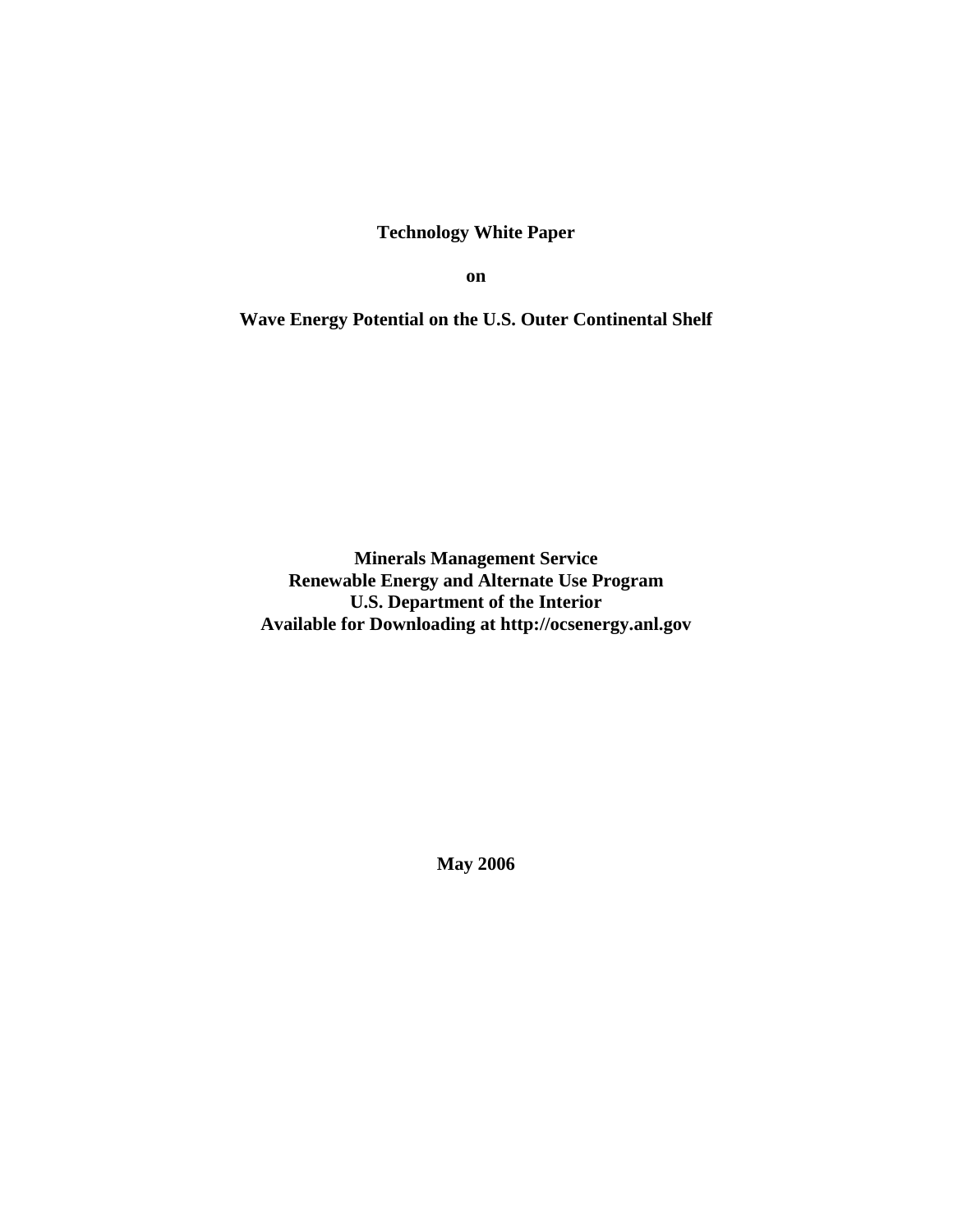## **WAVE ENERGY POTENTIAL ON THE U.S. OUTER CONTINENTAL SHELF**

## **INTRODUCTION**

With the passage of the Energy Policy Act of 2005 (EPAct), Public Law 109-58 (H.R. 6), the Minerals Management Service (MMS), a bureau of the U.S. Department of the Interior, was given jurisdiction over Renewable Energy and Alternate Use Program projects, such as wind, wave, ocean current, solar energy, hydrogen generation, and projects that make alternative use of existing oil and natural gas platforms in Federal waters. A new program within MMS has been established to oversee these operations on the U.S. Outer Continental Shelf (OCS). MMS is developing rules to guide the application and permitting process for development of Renewable Energy and Alternate Use Program projects on the OCS. To apply the requirements of the National Environmental Policy Act (NEPA) in the establishment of national offshore alternate energy development policy and a national alternate-energy-related use program and rules, MMS plans to prepare a programmatic environmental impact statement (Programmatic EIS). The Programmatic EIS process will (1) provide for public input concerning the scope of national issues associated with offshore alternate-energy-related use activities; (2) identify, define, and assess generic environmental, sociocultural, and economic impacts associated with offshore alternate-energy-related use activities; (3) evaluate and establish effective mitigation measures and best management practices to avoid, minimize, or compensate for potential impacts; and (4) facilitate future preparation of site-specific NEPA documents—subsequent NEPA documents prepared for site-specific Renewable Energy and Alternate Use Program projects will tier off of the Programmatic EIS and Record of Decision. The Programmatic EIS will evaluate the issues associated with development, including all foreseeable potential monitoring, testing, commercial development, operations, and decommissioning activities in Federal waters on the OCS. Information defining the issues and current technology will be obtained primarily from Federal research organizations, MMS, industry, and other valid sources.

In preparation for the Programmatic EIS, MMS has developed a series of White Papers on topics of interest to the Renewable Energy and Alternate Use Program. The overall objective of the White Papers is to provide sufficient information on the prospective alternative technologies to support assessments of the potential environmental impacts of the technologies and of the viable impact mitigation strategies in the Programmatic EIS. The White Papers also will serve as sources of information for stakeholder outreach.

This paper discusses the generation of energy from ocean waves on the U.S. OCS. Resource potential and technologies for capturing the energy in the waves are discussed.<sup>1</sup> Major environmental and economic considerations that can be surmised from available literature at this time for the development of this energy resource are listed. Companion papers in the series address the generation of energy on the OCS from wind, solar radiation, and ocean currents, and

-

<sup>&</sup>lt;sup>1</sup> Reference herein to any specific commercial product, process, or service by trade name, trademark, manufacturer, or otherwise does not represent its endorsement, recommendation, or favoring by MMS, the United States government, or any agency thereof.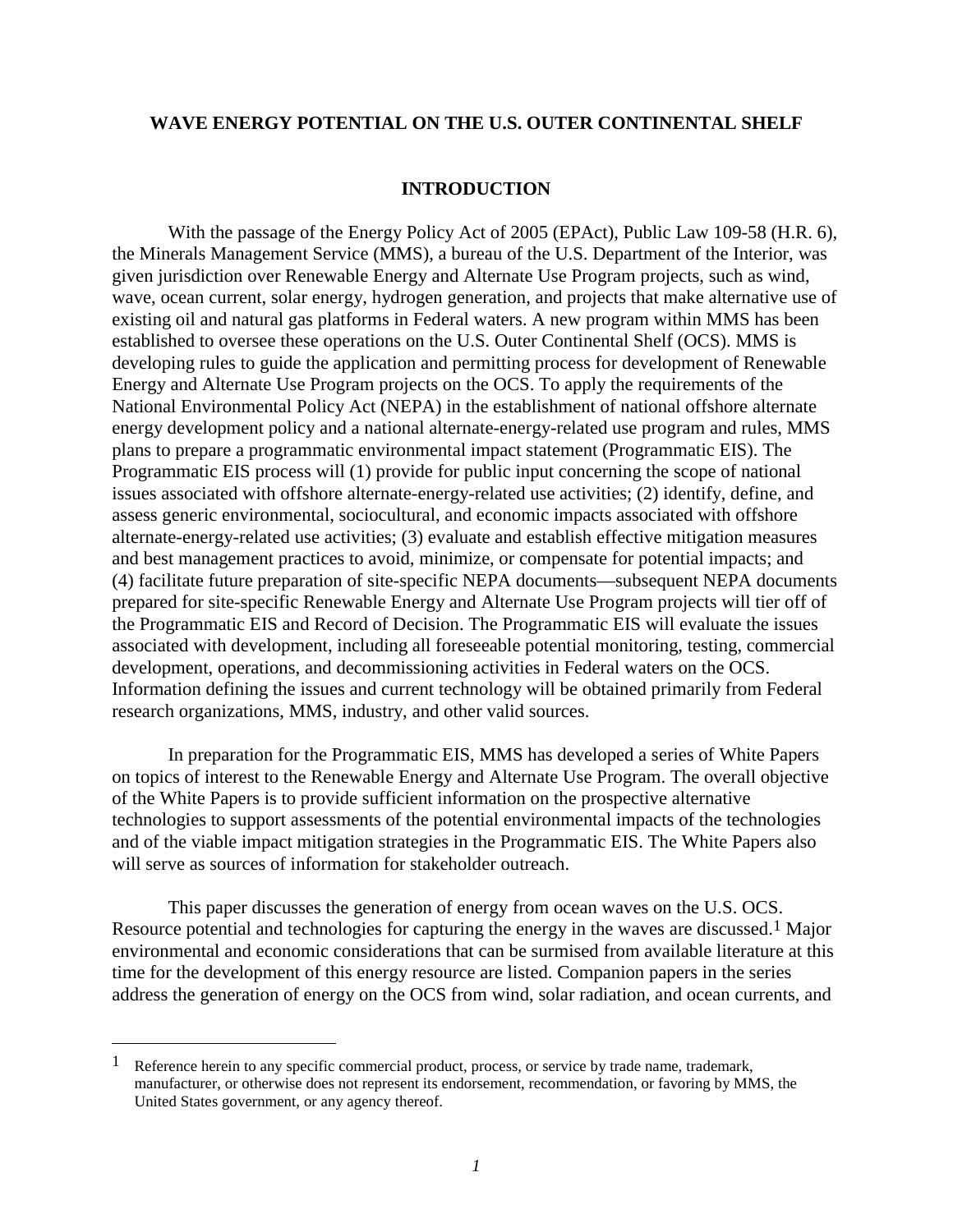the transportation of energy generated on the OCS to onshore as electricity or in the form of hydrogen.

## **RESOURCE POTENTIAL**

Ocean waves represent a form of renewable energy created by wind currents passing over open water. Capturing the energy of ocean waves in offshore locations has been demonstrated as technically feasible. Also, basic research to develop improved designs of wave energy conversion (WEC) devices is being conducted in regions such as near the Oregon coast, which is a high wave energy resource (Rhinefrank 2005). Compared with other forms of offshore renewable energy, such as solar photovoltaic (PV), wind, or ocean current, wave energy is continuous but highly variable, although wave levels at a given location can be confidently predicted several days in advance.

The common measure of wave power, *P*, is

$$
P = \frac{\rho g^2 T H^2}{32\pi}
$$
watt per meter (W/m) of crest length (distance along an individual crest),

where:

 $\rho$  = the density of seawater = 1,025 kg/m<sup>3</sup>,

 $g =$  acceleration due to gravity = 9.8 m/s/s,

*T* = period of wave (s), and

 $H =$  wave height (m).

Because wind is generated by uneven solar heating, wave energy can be considered a concentrated form of solar energy. Incoming solar radiation levels that are on the order of 100 W/m2 are transferred into waves with power levels that can exceed 1,000 kW/m of wave crest length. The transfer of solar energy to waves is greatest in areas with the strongest wind currents (primarily between 30° and 60° latitude), near the equator with persistent trade winds, and in high altitudes because of polar storms.

Waves are also efficient transporters of solar energy. Storm winds generally create irregular and complex waves. In deep water, after the storm winds die down, the storm waves can travel thousands of kilometers in the form of regular smooth waves, or swells, that retain much of the energy of the original storm waves. The energy in swells or waves dissipates after it reaches waters that are less than ~200 m deep. At 20-m water depths, the wave's energy typically drops to about one-third of the level it had in deep water.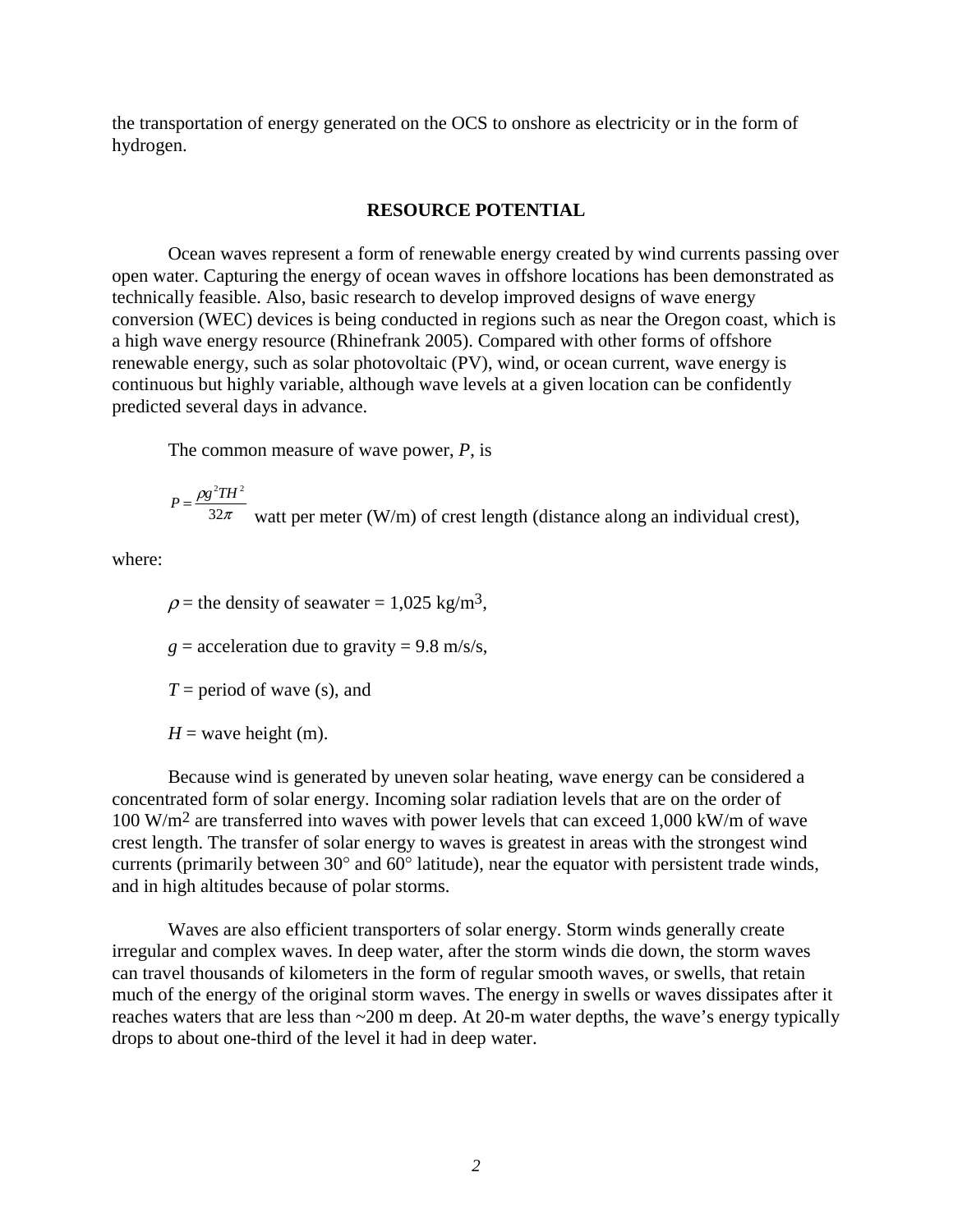The total annual average wave energy off the U.S. coastlines (including Alaska and Hawaii), calculated at a water depth of 60 m has been estimated (Bedard et al. 2005) at 2,100 Terawatt-hours (TWh)  $(2,100 \times 10^{12} \text{ Wh})$ .<sup>2</sup>

Estimates of the worldwide economically recoverable wave energy resource are in the range of 140 to 750 TWh/yr for existing wave-capturing technologies that have become fully mature (ETNWG 2003). With projected long-term technical improvements, this could be increased by a factor of 2 to 3 (Thorpe 1999). The fraction of the total wave power that is economically recoverable in U.S. offshore regions has not been estimated, but is significant even if only a small fraction of the 2,100 TWh/yr available is captured. (Currently, approximately 11,200 TWh/yr of primary energy is required to meet total U.S. electrical demand.) WEC devices have the greatest potential for applications at islands such as Hawaii because of the combination of the relatively high ratio of available shoreline per unit energy requirement, availability of greater unit wave energies due to trade winds, and the relatively high costs of other local energy sources.

## **RESOURCE UTILIZATION TECHNOLOGIES**

A variety of technologies have been proposed to capture the energy from waves; however, each is in too early a stage of development to predict which technology or mix of technologies would be most prevalent in future commercialization. Some of the technologies that have been the target of recent developmental efforts and are appropriate for the offshore applications being considered in this assessment are terminators, attenuators, point absorbers, and overtopping devices.

## **Terminators**

-

Terminator devices extend perpendicular to the direction of wave travel and capture or reflect the power of the wave. These devices are typically installed onshore or nearshore; however, floating versions have been designed for offshore applications. The oscillating water column (OWC) is a form of terminator in which water enters through a subsurface opening into a chamber with air trapped above it. The wave action causes the captured water column to move up and down like a piston to force the air though an opening connected to a turbine. A full-scale, 500-kW, prototype OWC designed and built by Energetech (2006) (Figure 1) is undergoing testing offshore at Port Kembla in Australia, and a further project is under development for Rhode Island.

<sup>&</sup>lt;sup>2</sup> This estimate was made at a specified water depth of 60 m (irrespective of the distance from the shore at which that depth occurs) in order to allow comparisons of wave energies between coastal areas and to eliminate the possible, but unpredictable loss of energy of the wave through its interactions with the sea bottom (scouring) at shallower depths. Typical wave energy in U.S. offshore regions ranges from 2 to 6 kW/m in the mid-Atlantic, 12 to 22 kW/m in regions such as Hawaii with trade winds, and 36 to 72 kW/m in northwestern U.S. coastal areas near Washington and Oregon.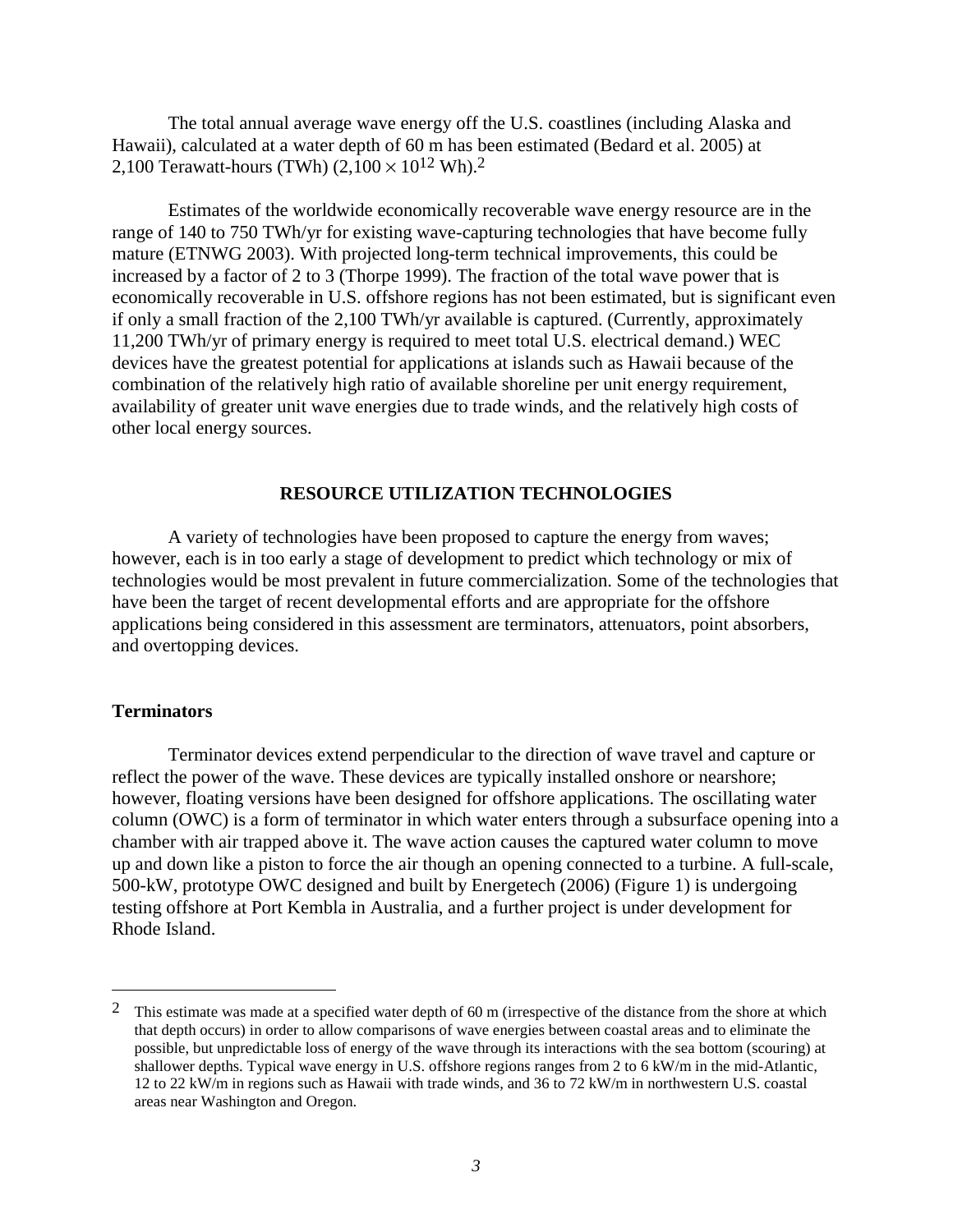



**FIGURE 1 Oscillating Water Column (Source: Energetech 2006)** 

In an Electric Power Research Institute (EPRI)-cosponsored study (Bedard et al. 2005), a design, performance, and cost assessment was conducted for an Energetech commercial-scale OWC with a 1,000-kW rated capacity, sited 22 km from the California shore. With the wave conditions at this site (20 kW/m average annual), the estimated annual energy produced was 1,973 MWh/yr. For a scaled-up commercial system with multiple units producing 300,000 MWh/yr, the estimated cost of electricity would be on the order of \$0.10/kWh.

Another floating OWC is the "Mighty Whale" offshore floating prototype, which has been under development at the Japan Marine Science and Technology Center since 1987 (JAMSTC 2006)

#### **Attenuators**

Attenuators are long multisegment floating structures oriented parallel to the direction of the wave travel. The differing heights of waves along the length of the device causes flexing where the segments connect, and this flexing is connected to hydraulic pumps or other converters. The attenuators with the most advanced development are the McCabe wave pump and the Pelamis by Ocean Power Delivery, Ltd. (2006).

The McCabe wave pump (Figure 2) has three pontoons linearly hinged together and pointed parallel to the wave direction. The center pontoon is attached to a submerged damper plate, which causes it to remain still relative to fore and aft pontoons. Hydraulic pumps attached between the center and end pontoons are activated as the waves force the end pontoons up and down. The pressurized hydraulic fluid can be used to drive a motor generator or to pressurize water for desalinization. A full-size 40-m prototype was tested off the coast of Ireland in 1996, and commercial devices are being offered by the manufacturer.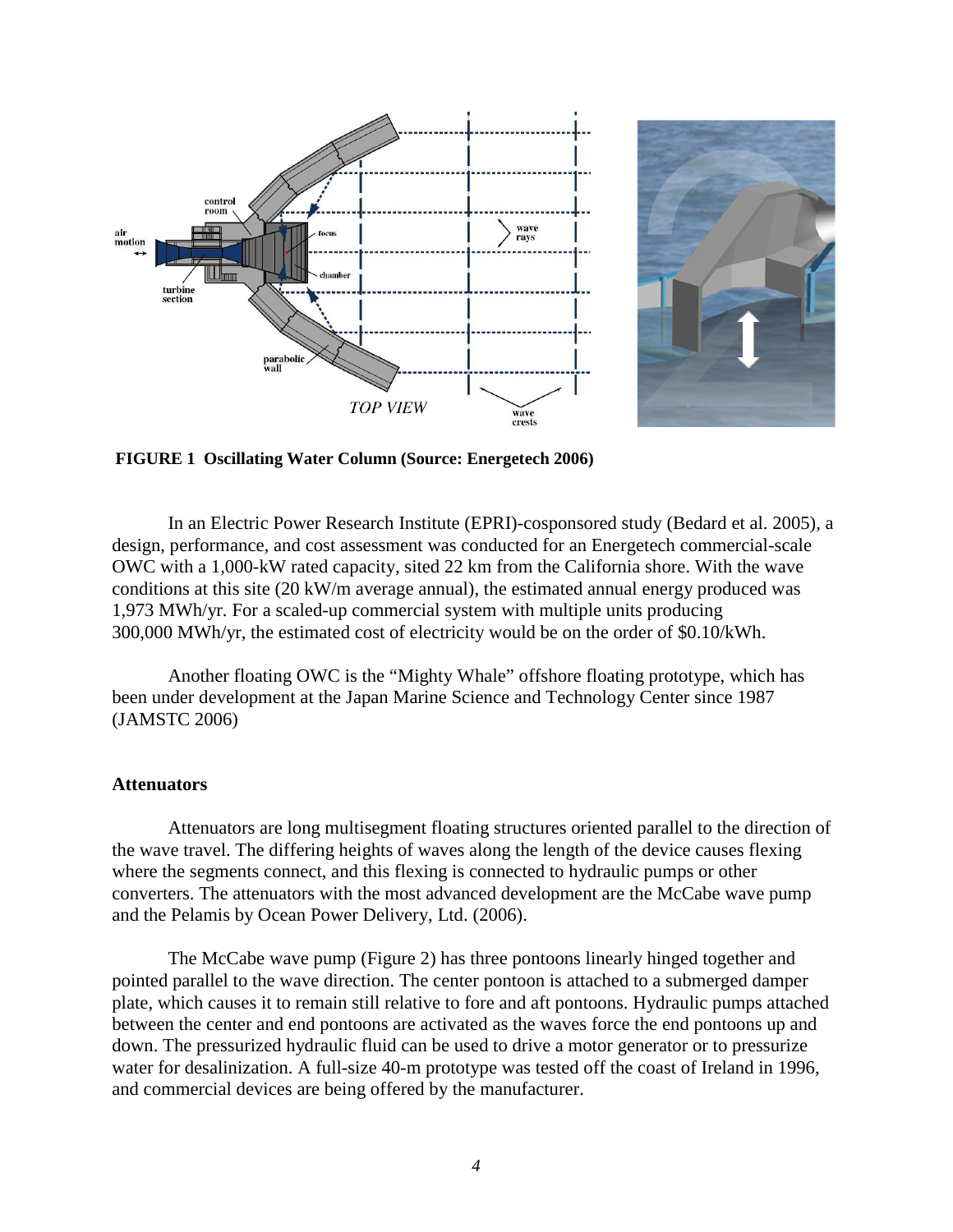

**FIGURE 2 McCabe Wave Pump (Source: Polaski 2003)** 

A similar concept is used by the Pelamis (designed by Ocean Power Delivery Ltd. [2006]), which has four 30-m long by 3.5-m diameter floating cylindrical pontoons connected by three hinged joints (Figure 3). Flexing at the hinged joints due to wave action drives hydraulic pumps built into the joints. A full-scale, four-segment production prototype rated at 750 kW was sea tested for 1,000 hours in 2004. This successful demonstration was followed by the first order in 2005 of a commercial WEC system from a consortium led by the Portuguese power company Enersis SA. The first stage, scheduled to be completed in 2006, consists of three Pelamis machines with a combined rating of 2.25 MW to be sited about 5 km off the coast of northern Portugal. An expansion to more than 20-MW capacity is being considered. A Pelamis-powered 22.5-W wave energy facility is also planned for Scotland, with the first phase targeted for 2006.

The EPRI wave energy feasibility demonstration project has selected the Pelamis as one of the technologies for design, performance, cost, and economic assessment (Bedard et al. 2005). Sites for evaluation were selected off the coasts of Hawaii (15.2 kW/m average annual wave energy), Oregon (21.2 kW/m), California (11.2 kW/m), Massachusetts (13.8 kW/m), and Maine  $(4.9 \text{ kW/m})$ . For systems at these sites scaled to a commercial level generating 300,000 MWh/yr, the cost of electricity ranged from about \$0.10/kWh for the areas with high wave energy, to about \$0.40/kWh for Maine, which has relatively lower levels of wave energy.

#### **Point Absorbers**

Point absorbers have a small horizontal dimension compared with the vertical dimension and utilize the rise and fall of the wave height at a single point for WEC.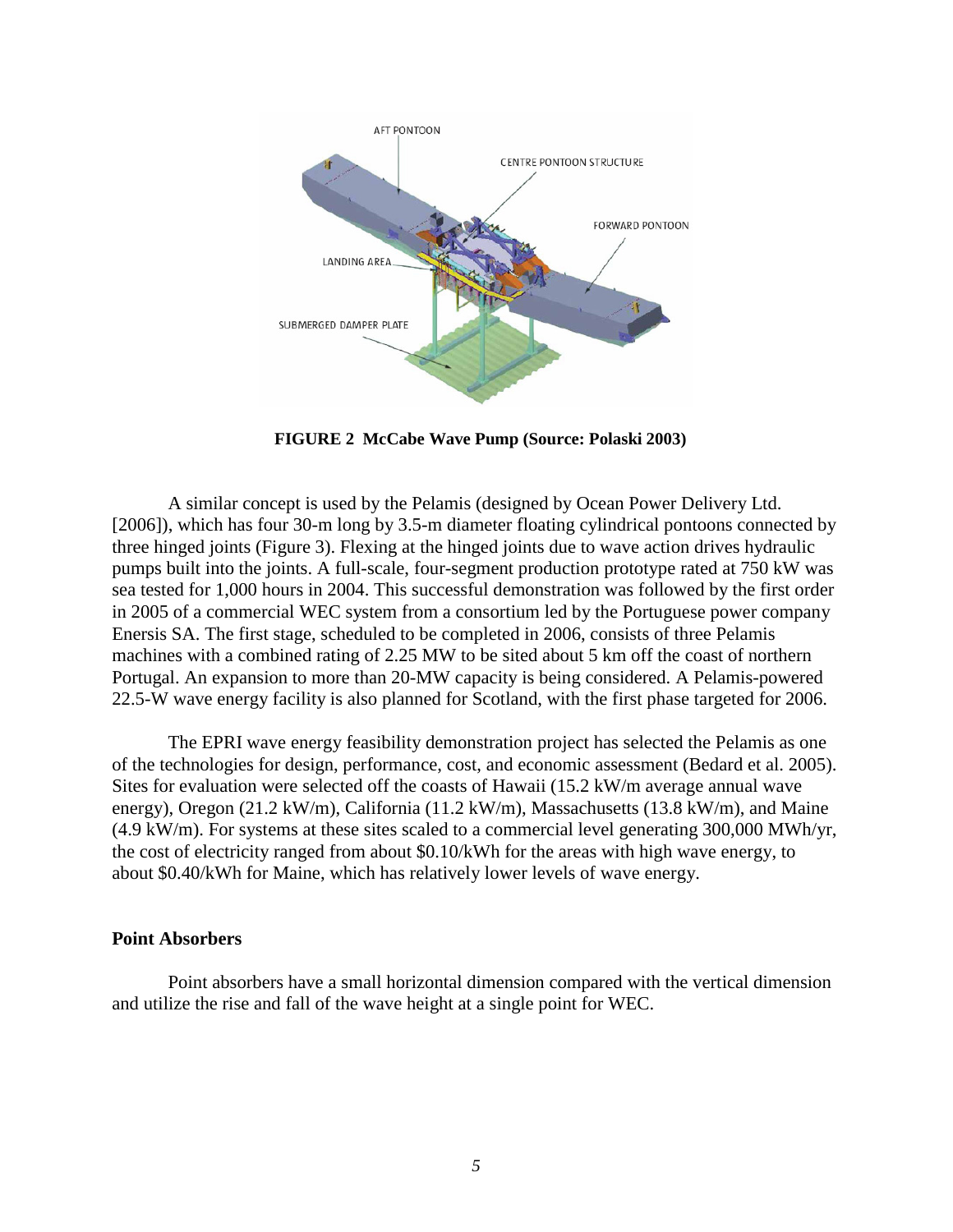

**FIGURE 3 Pelamis Wave Energy Converter (Source: Ocean Power Delivery Ltd. 2006)** 

One such device is the PowerBuoy<sup>TM</sup> developed by Ocean Power Technologies (2006) (Figure 4). The construction involves a floating structure with one component relatively immobile, and a second component with movement driven by wave motion (a floating buoy inside a fixed cylinder). The relative motion is used to drive electromechanical or hydraulic energy converters. A PowerBuoy demonstration unit rated at 40 kW was installed in 2005 for testing offshore from Atlantic City, New Jersey. Testing in the Pacific Ocean is also being conducted, with a unit installed in 2004 and 2005 off the coast of the Marine Corps Base in Oahu, Hawaii. A commercial-scale PowerBuoy system is planned for the northern coast of Spain, with an initial wave park (multiple units) at a 1.25-MW rating. Initial operation is expected in 2007.



**FIGURE 4 PowerBuoy Point Absorber Wave Energy Converter (Source: Ocean Power Technologies 2006)**

The AquaBuOY™ WEC (Figure 5) being developed by the AquaEnergy Group, Ltd. (2005) is a point absorber that is the third generation of two Swedish designs that utilize the wave energy to pressurize a fluid that is then used to drive a turbine generator. The vertical movement of the buoy drives a broad, neutrally buoyant disk acting as a water piston contained in a long tube beneath the buoy. The water piston motion in turn elongates and relaxes a hose containing seawater, and the change in hose volume acts as a pump to pressurize the seawater. The AquaBuOY design has been tested using a full-scale prototype, and a 1-MW pilot offshore demonstration power plant is being developed offshore at Makah Bay, Washington. The Makah Bay demonstration will include four units rated at 250 kW placed 5.9 km (3.2 nautical miles) offshore in water approximately 46 m deep.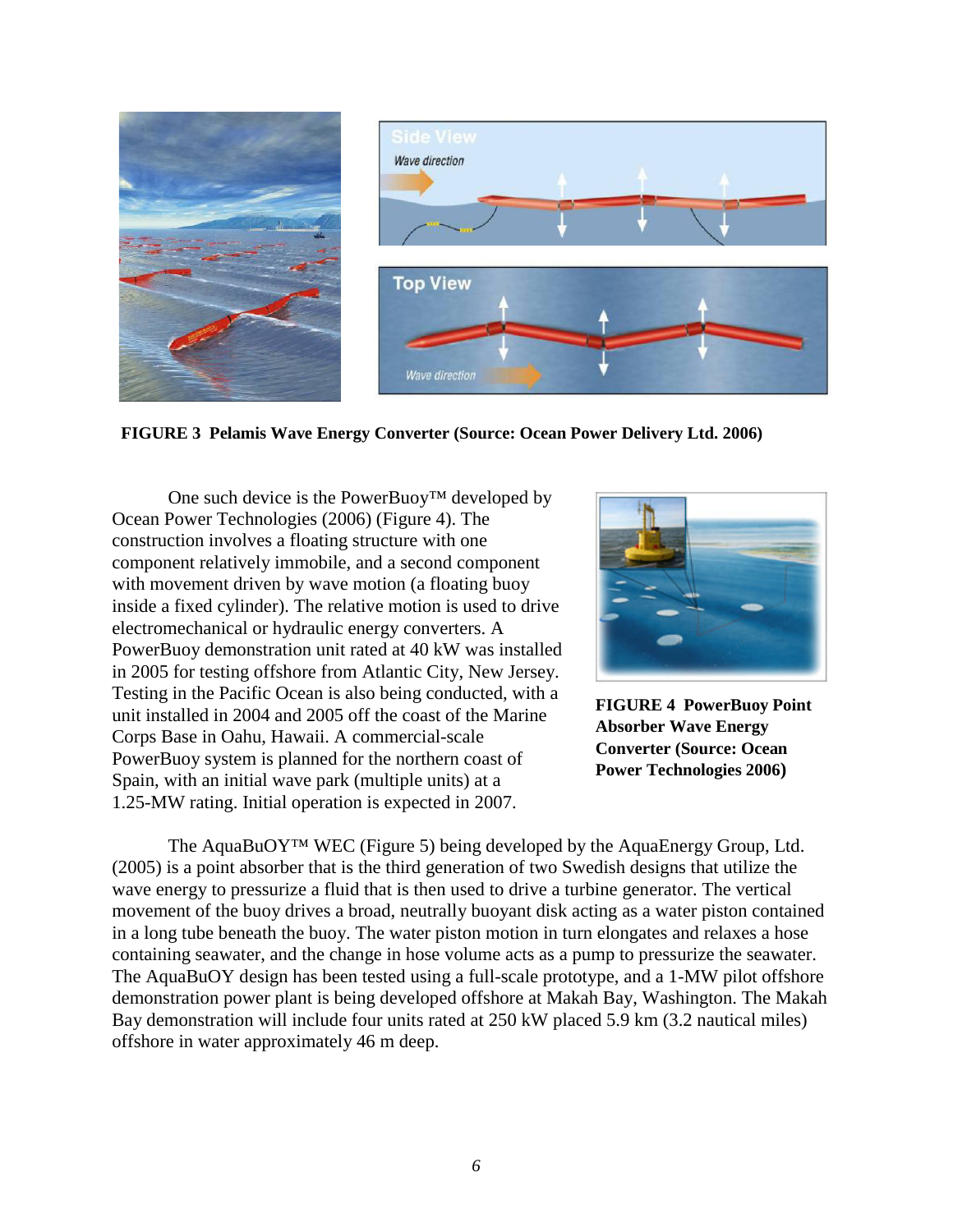



**FIGURE 5 AquaBuOY Point Absorber Wave Energy Converter (Source: AquaEnergy Group, Ltd. 2005)** 

Other point absorbers that have been tested at prototype scale include the Archimedes Wave Swing (2006), which consists of an air-filled cylinder that moves up and down as waves pass over. This motion relative to a second cylinder fixed to the ocean floor is used to drive a linear electrical generator. A 2-MW capacity device has been tested offshore of Portugal.



# **Overtopping Devices**

**FIGURE 6 Wave Dragon Overtopping Device (Source: Wave Dragon 2005)** 

Overtopping devices have reservoirs that are filled by impinging waves to levels above the average surrounding

ocean. The released reservoir water is used to drive hydro turbines or other conversion devices. Overtopping devices have been designed and tested for both onshore and floating offshore applications. The offshore devices include the Wave Dragon<sup>TM</sup> (Wave Dragon 2005), whose design includes wave reflectors that concentrate the waves toward it and thus raises the effective wave height. Wave Dragon development includes a 7-MW demonstration project off the coast of Wales and a precommercial prototype project performing long-term and real sea tests on hydraulic behavior, turbine strategy, and power production to the grid in Denmark. The Wave Dragon design has been scaled to 11 MW (Christensen 2006), but larger systems are feasible since the overtopping devices do not need to be in resonance with the waves as is the case for point absorbing devices.

The WavePlane™ (WavePlane Production 2006) overtopping device has a smaller reservoir. The waves are fed directly into a chamber that funnels the water to a turbine or other conversion device.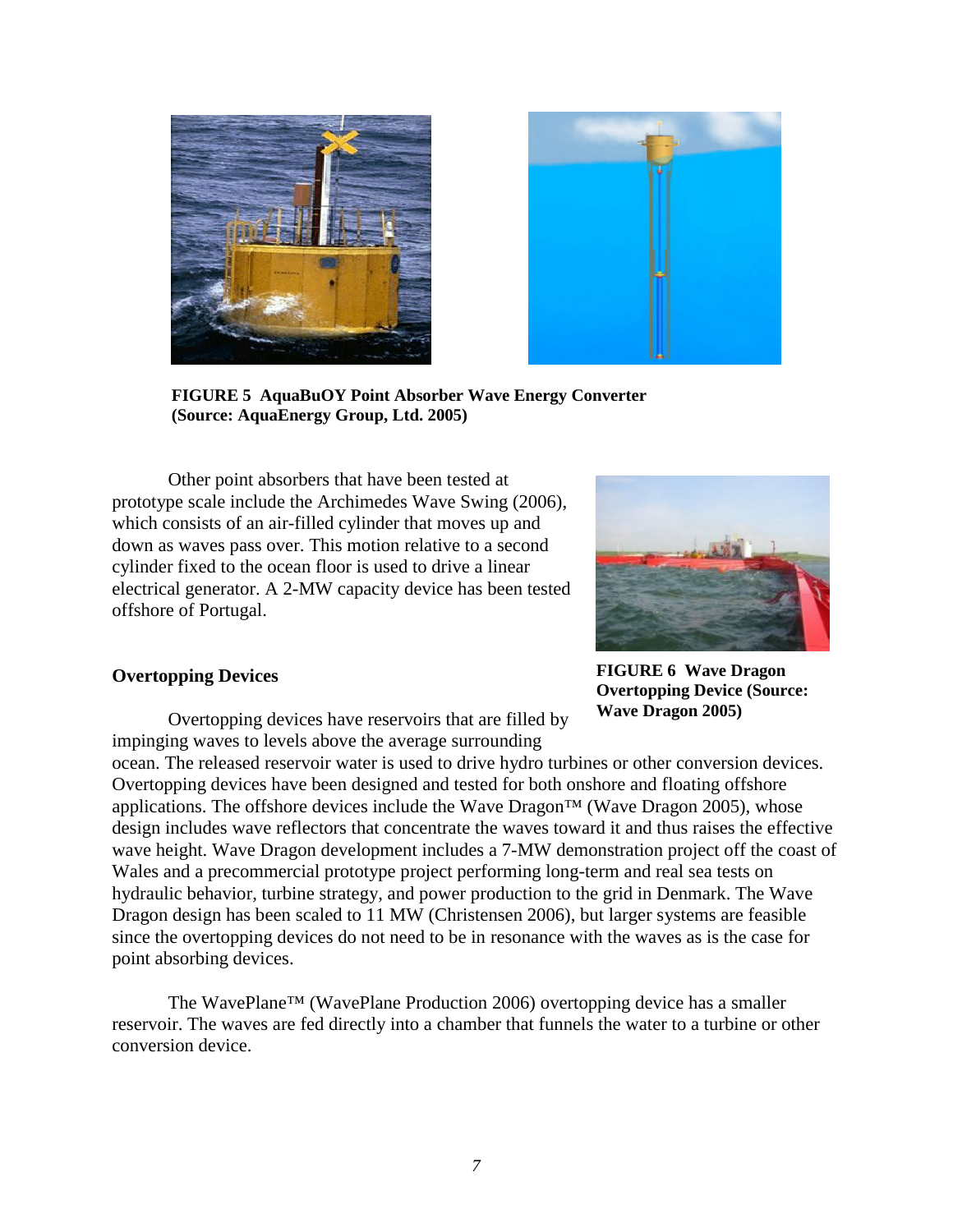## **ENVIRONMENTAL CONSIDERATIONS**

Conversion of wave energy to electrical or other usable forms of energy is generally anticipated to have limited environmental impacts. However, as with any emerging technology, the nature and extent of environmental considerations remain uncertain. The impacts that would potentially occur are also very site specific, depending on physical and ecological factors that vary considerably for potential ocean sites. As large-scale prototypes and commercial facilities are developed, these factors can be expected to be more precisely defined.

The following environmental considerations require monitoring.

*Visual appearance and noise* are device-specific, with considerable variability in visible freeboard height and noise generation above and below the water surface. Devices with OWCs and overtopping devices typically have the highest freeboard and are most visible. Offshore devices would require navigation hazard warning devices such as lights, sound signals, radar reflectors, and contrasting day marker painting. However, Coast Guard requirements only require that day markers be visible for 1 nautical mile (1.8 km), and thus offshore device markings would only be seen from shore on exceptionally clear days. The air being drawn in and expelled in OWC devices is likely to be the largest source of above-water noise. Some underwater noise would occur from devices with turbines, hydraulic pumps, and other moving parts. The frequency of the noise may also be a consideration in evaluating noise impacts.

*Reduction in wave height from wave energy converters* could be a consideration in some settings; however, the impact on wave characteristics would generally only be observed 1 to 2 km away from the WEC device in the direction of the wave travel. Thus there should not be a significant onshore impact if the devices were much more than this distance from the shore. None of the devices currently being developed would harvest a large portion of the wave energy, which would leave a relatively calm surface behind the devices. It is estimated that with current projections, a large wave energy facility with a maximum density of devices would cause the reduction in waves to be on the order of 10 to 15%, and this impact would rapidly dissipate within a few kilometers, but leave a slight lessening of waves in the overall vicinity. Little information is available on the impact on sediment transport or on biological communities from a reduction in wave height offshore. An isolated impact, such as reduced wave height for recreational surfers, could possibly result.

*Marine habitat* could be impacted positively or negatively depending on the nature of additional submerged surfaces, above-water platforms, and changes in the seafloor. Artificial above-water surfaces could provide habitat for seals and sea lions or nesting areas for birds. Underwater surfaces of WEC devices would provide substrates for various biological systems, which could be a positive or negative complement to existing natural habitats. With some WEC devices, it may be necessary to control the growth of marine organisms on some surfaces.

*Toxic releases* may be of concern related to leaks or accidental spills of liquids used in systems with working hydraulic fluids. Any impacts could be minimized through the selection of nontoxic fluids and careful monitoring, with adequate spill response plans and secondary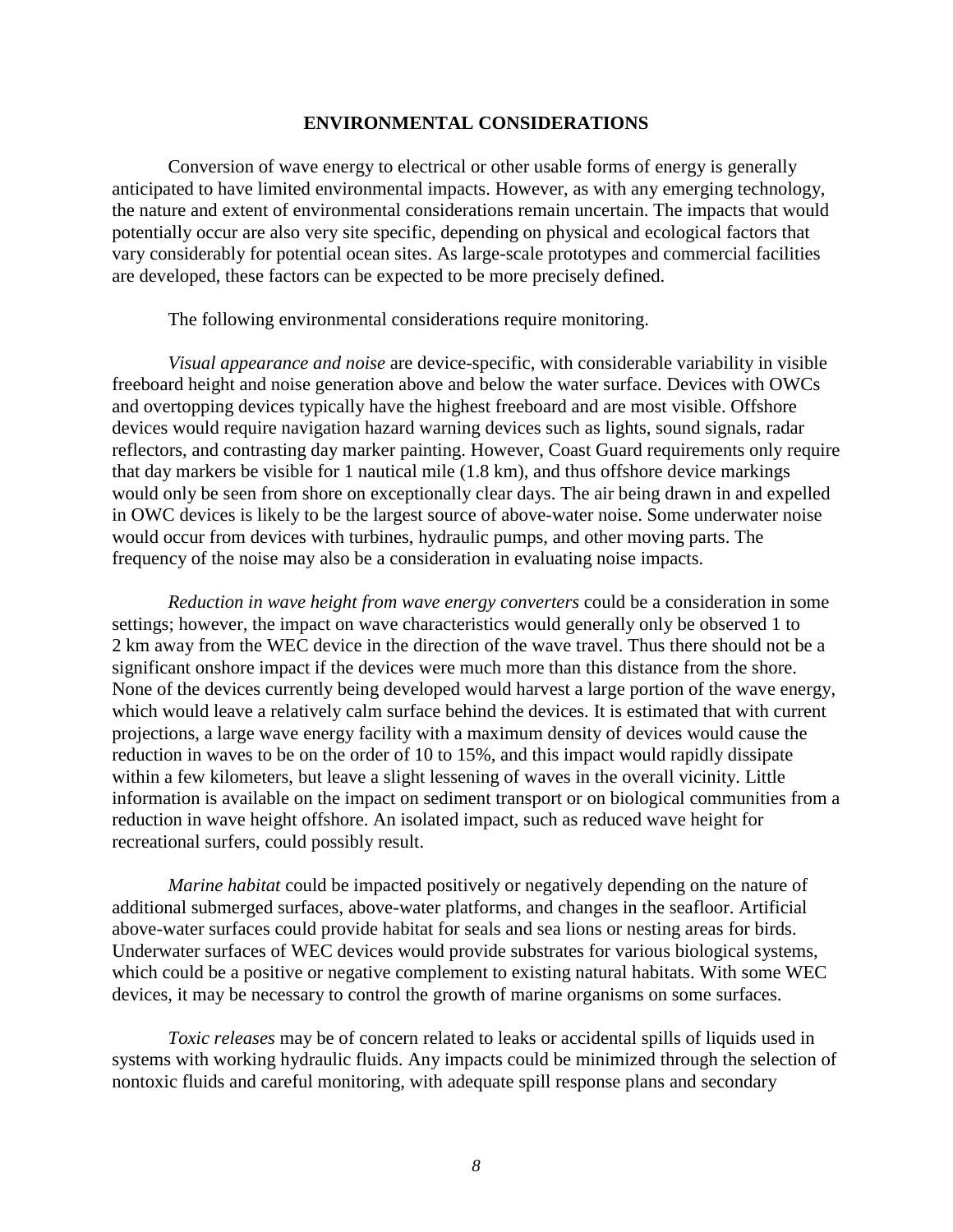containment design features. Use of biocides to control growth of marine organisms may also be a source of toxic releases.

*Conflict with other sea space users*, such as commercial shipping and fishing and recreational boating, can occur without the careful selection of sites for WEC devices. The impact can potentially be positive for recreational and commercial fisheries if the devices provide for additional biological habitats.

*Installation and decommissioning*. Disturbances from securing the devices to the ocean floor and installation of cables may have negative impacts on marine habitats. Potential decommissioning impacts are primarily related to disturbing marine habitats that have adapted to the presence of the wave energy structures.

A detailed site-specific environmental assessment has been conducted for a project to install and test multiple WEC devices at the Marine Corps Base Hawaii, Kaneohe Bay (Department of the Navy 2003). A summary of this assessment is provided for illustrative reasons. The project involves installation and testing of up to six WEC devices of the point absorbers design. The WEC buoys are to be located in about 30 m of water approximately 1,200 m offshore, at two possible sites in Hawaii. The electrical power generated would be transmitted to shore via an underwater cable. Submerged equipment would be weighted and secured to the seafloor with rock bolts. The 10 potentially affected resources that were identified for this project are shoreline physiography, oceanographic conditions, marine biological resources, terrestrial biological resources, land and marine resource use compatibility, cultural resources, infrastructure, recreation, public safety, and visual resources. None of these resources were found to be significantly impacted by the proposed installation and operational testing. Installation procedures would be designed to minimize impacts on living coral and benthic communities by avoiding areas of rich biological diversity and high coral coverage. Growth of benthic organisms, such as corals and sponges, on the new substrate provided by the undersea components of the system may end up benefiting the ecosystem. Organisms sensitive to electric or magnetic fields may be able to detect stray currents or corona effects when very close to the undersea cable; however, the effects would be minor and temporary. It was determined that there would be no significant impacts on recreation and public safety, although recreational activities in the immediate vicinity of the buoy array would be somewhat curtailed for safety reasons. Access to the area around the buoy area would not be restricted. Signage would be installed advising of the dangers associated with the equipment. Operation of the system is expected to produce a continuous acoustical output similar to low-grade noise associated with light to normal ship traffic. At the proposed distance from shore, visual impacts by the buoy mast assembly above the waterline would not be significant.

## **ECONOMIC CONSIDERATIONS**

Cost estimates of energy produced by WECs are dependent on many physical factors, such as system design, wave energy power, water depth, distance from shore, and ocean floor characteristics. Economic factors, such as assumptions on discount rate, cost reductions from a maturing technology, and tax incentives, are also critical. A detailed evaluation of potential wave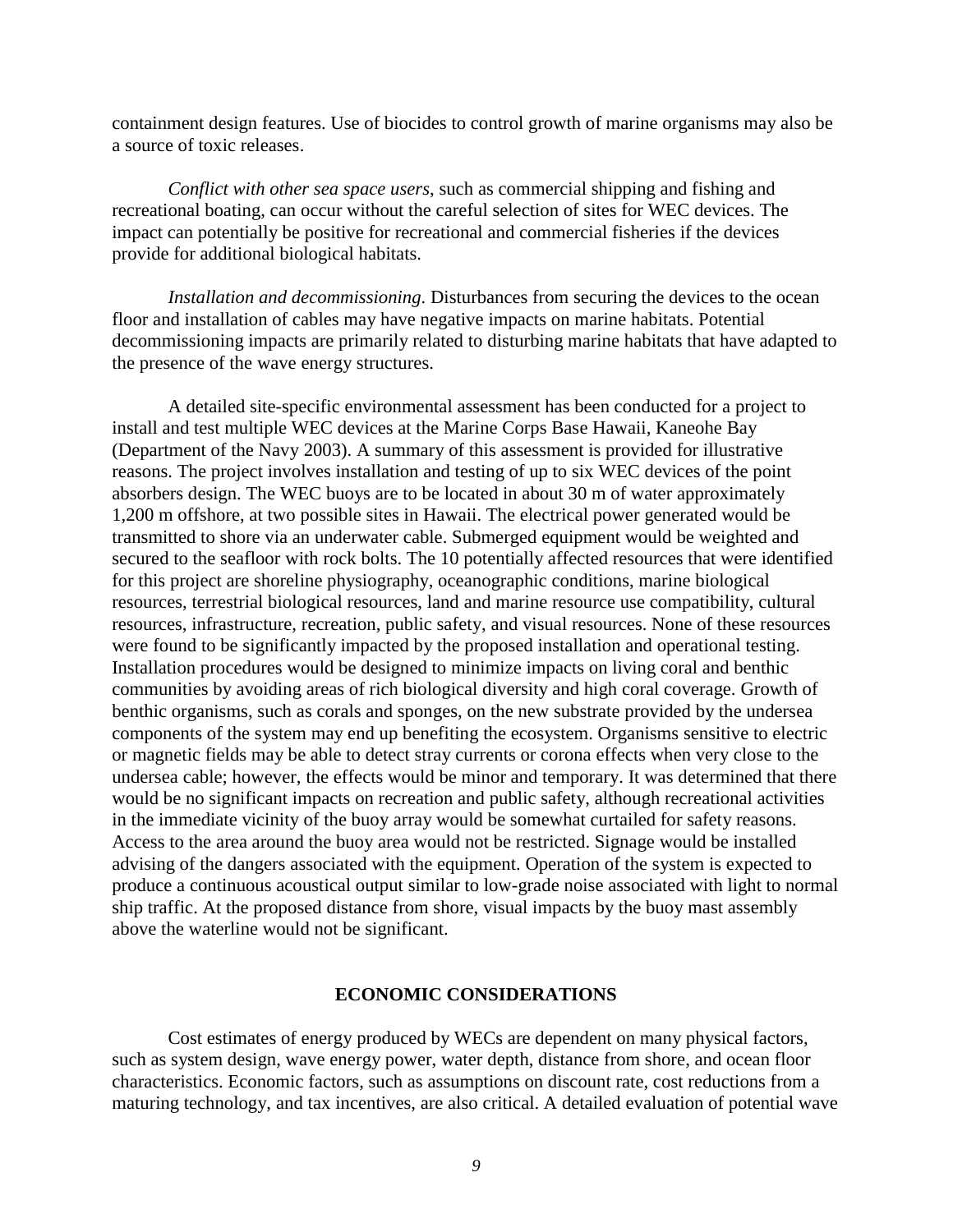energy development in the U.S. coastal areas has been conducted, taking into account variability in these factors (Bedard et al. 2005). The resulting cost estimate of electricity from the first commercial-scale facilities in the California, Hawaii, Oregon, and Massachusetts offshore regions with relatively high wave energy was in the range of \$0.09 to \$0.11/kWh, after tax incentives.

These facilities are very capital intensive, and these costs currently have a high degree of uncertainty. For example, capital investment cost estimates for the applications noted above range from \$4,000 to \$15,000/kW, suggesting that significant breakthroughs in capital cost would be needed to make this technology cost competitive.

# **SUMMARY**

The offshore ocean wave energy resource, as a derivative form of solar energy, has considerable potential for making a significant contribution to the alternative usable energy supply. The total average wave energy at a depth of 60 m off the U.S. coastlines, including Alaska and Hawaii, has been estimated at 2,100 TWh/yr. In the past several decades, various designs have been developed and tested to capture this energy resource, and several are now moving toward commercial prototype testing. On the basis of currently available empirical information, the environmental impacts are expected to be small; however, as with any emerging technology, unknowns still exist with respect to environmental impacts, and careful monitoring and assessment are required.

# **REFERENCES**

AquaEnergy Group, Ltd., 2006, "AquaBuOY Wave Energy Converter." Available at www.aquaenergygroup.com.

Archimedes Wave Swing, 2006, "Archimedes Wave Swing Website." Available at www.waveswing.com.

Bedard, R., et al., 2005, *Final Summary Report, Project Definition Study, Offshore Wave Power Feasibility Demonstration Project*, EPRI Global WP 009 − US Rev 1, Jan. 14, 2005.

Christensen, L., 2006, e-mail from Christensen (Wave Dragon ApS, Copenhagen, Denmark) to L. Habegger (Argonne National Laboratory, Argonne, Ill.), June 22.

Department of the Navy, 2003, *Environmental Assessment, Proposed Wave Energy Technology Project, Marine Corps Base Hawaii, Kaneohe Bay, Hawaii*, Jan.

Energetech 2006, "Media Release: Port Kembla Trial Deployment Results," Nov. 2005. Available at www.energetech.com.au.